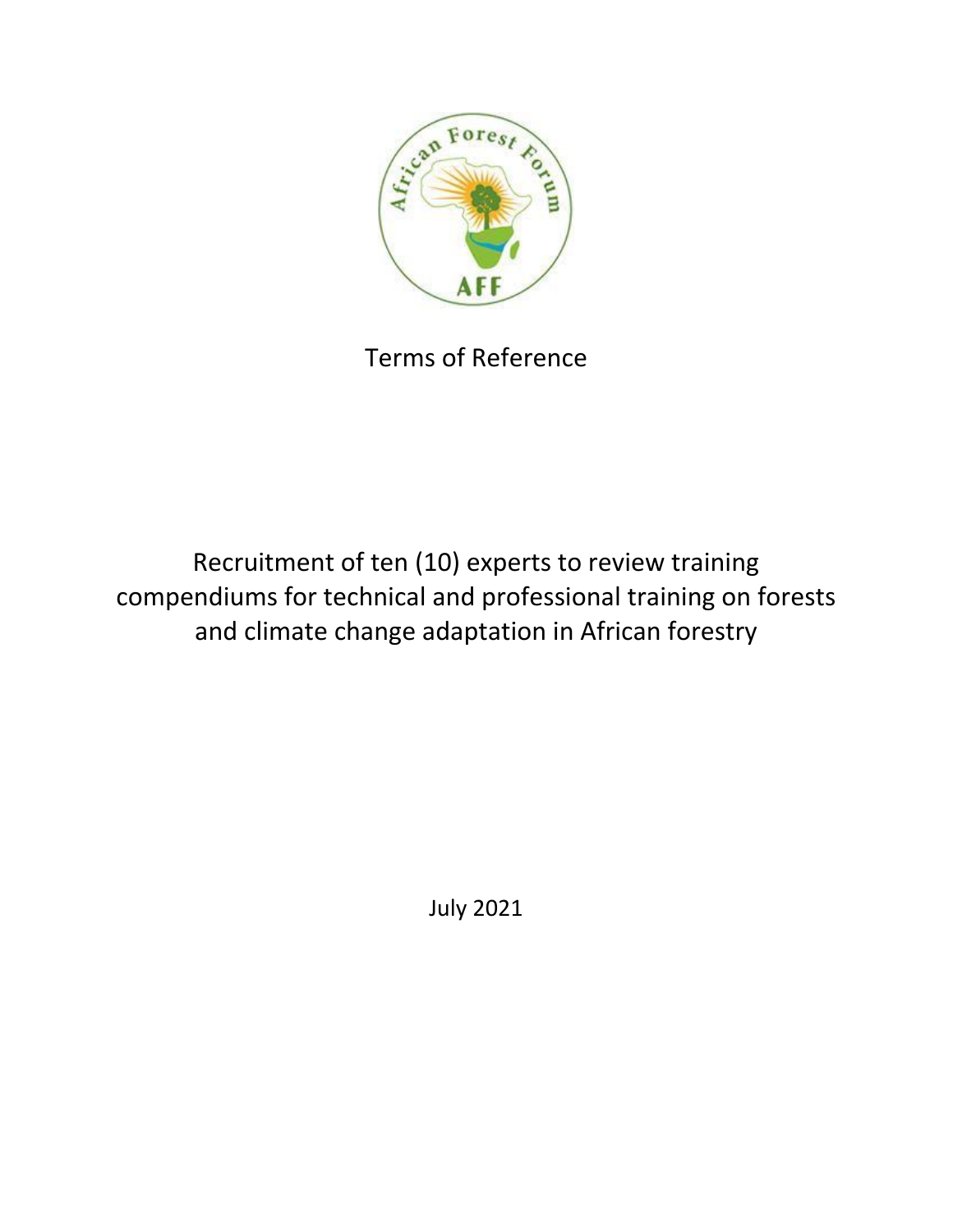#### **1. INTRODUCTION**

The African Forest Forum (AFF) is a pan-African non-governmental organization with its headquarters in Nairobi, Kenya. The purpose of AFF is to provide a platform and create an enabling environment for independent and objective analysis, advocacy and advice on relevant policy and technical issues pertaining to achieving sustainable management, use and conservation of Africa's forest and tree resources as part of efforts to reduce poverty, promote gender equality, economic and social development, and protect the environment.

Since 2011, AFF has been implementing a project titled *"African forests, people and climate change"* that is in its third phase and is contributing to strengthening of the AFF Climate Change Program (AFF-CCP). The overall objective of the AFF-CCP is to enhance the role of African forests in assisting people adapt to the effects of climate change in various landscapes in ways that will improve livelihoods, sustain biodiversity, and secure the quality of the environment, as well as to strengthen the capacity of Africa's forests to adapt to climate change and to contribute to mitigation efforts. The importance of capacity building for an effective approach to various issues related to climate change, as well as to improve the quality of knowledge transfer was recognized since the first phase of the project (2011 -2014) through two of its objectives namely, *building and improving capacity to address forest related climate change issues*; and *ensuring that production, adaptation, mitigation and policy processes involving forests and trees are backed by sound information*.

One of the specific objectives of this third phase of the project is *to strengthen the capacity of African forestry stakeholders in adopting best practices that integrate both adaptation and mitigation options in response to the impacts of climate change and variability to biophysical and social systems in different landscapes*. This consultancy is anchored under this specific objective with the expected key output being to strengthen capacity of African forestry stakeholders in addressing climate change adaptation and mitigation at all levels.

## **2. BACKGROUND**

The vulnerability of rural households to climate change in Africa is attributed, not only, to exposure to climate variability and extreme weather events, but also, to a combination of social, economic, and environmental factors that interact with climate. There is growing evidence that climate change is affecting forest resources in Africa, and consequently the livelihoods of forestdependent communities. The effect on the forest resource is exacerbated by increased dependance of vulnerable communities on forest-based goods and services which are often overexploited. In operationalizing the Paris Agreements on climate change through Nationally Determined Contributions (NDCs), many countries have indicated their forests as carbon sinks. There is consensus on the potential role of forests and trees in addressing climate change through mitigation and adaptation; and the sector has, consequently, gathered pace and is being targeted by many funding institutions / mechanisms.

Despite most countries in Africa being the most vulnerable to climate change and variability, taking forest-based adaptation and mitigation to scale is challenged by the lack of sound evidence on best practices specific to different forest ecosystem types. The national governments, civil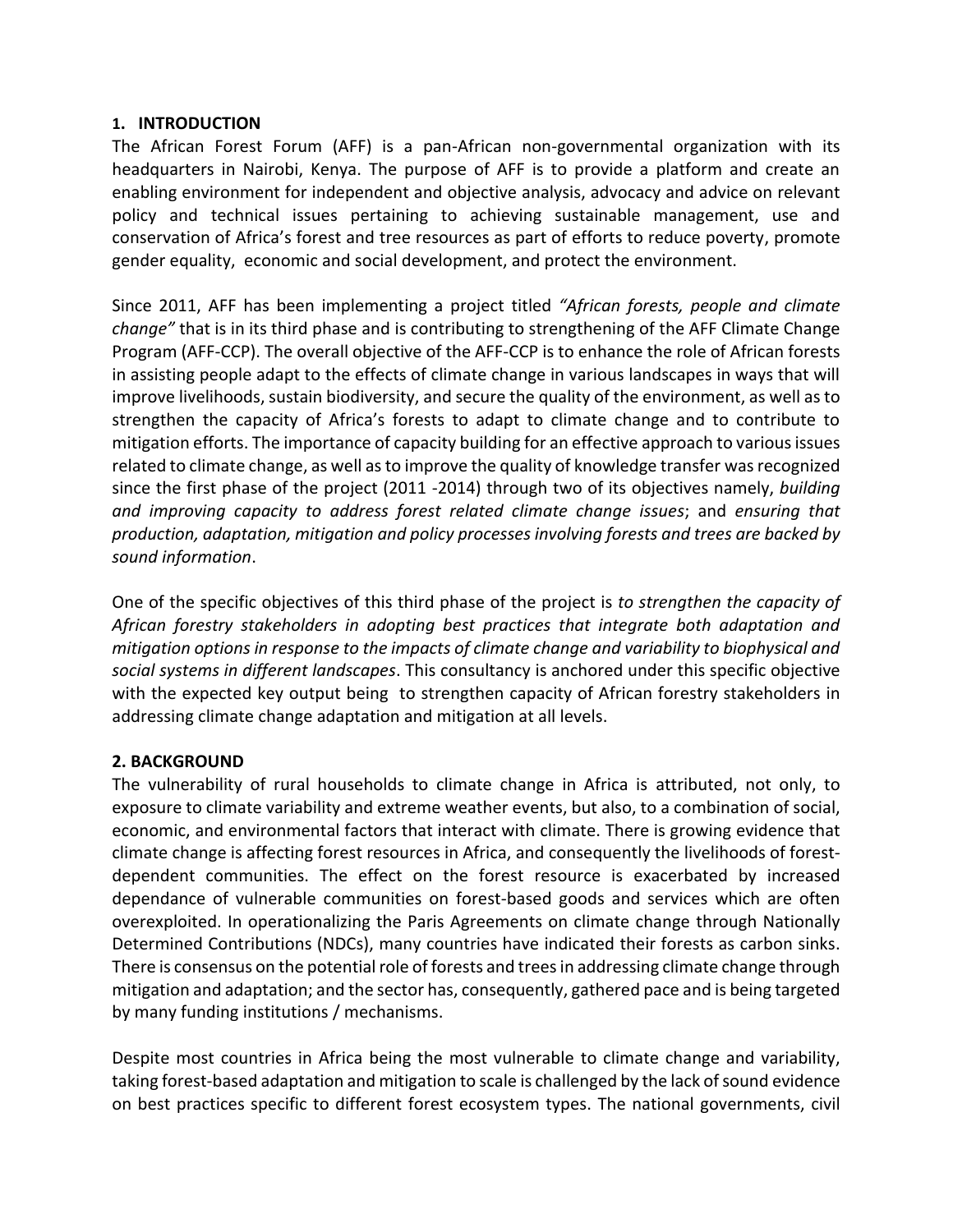society organizations, extension agents and local communities are main stakeholders in the implementation of adaptation and mitigation activities implicit in many climate change strategies. They also contribute to widely disseminate relevant research results to local communities who, in the majority, are and will be affected by the adverse effects of climate change. It is crucial that these categories of stakeholders are aware of mechanisms to reduce poverty through their contribution to solving environmental problems. Therefore, training and updating their knowledge and skills is one of the logical approaches to achieve this important outcome.

As part of the efforts to contribute to capacity building for addressing the adverse effects of climate change, AFF during the period 2011-2014 conducted a training needs assessment involving key stakeholders dealing with these issues. Based on the outcomes of the assessment, AFF developed four training modules for professional, technical and short courses (i.e. for extension agents, civil society and local communities) in Sub-Saharan African forestry, two of which were on forests and climate change adaptation, and the other one on forests and climate change mitigation.

The modules were shared through sub-regional training workshopsin collaboration with selected national institutions, to better orient and re-tool academicians and researchers, as well as staff from extension and civil society organizations from francophones and Anglophone African countries on key areas of science and practice of climate change that relate to forests. These modules are also available [https://afforum.org/publication/training-modules-on-forest-based](https://afforum.org/publication/training-modules-on-forest-based-climate-change-adaptation-mitigation-carbon-trading-and-payment-for-other-environmental-services/)[climate-change-adaptation-mitigation-carbon-trading-and-payment-for-other-environmental](https://afforum.org/publication/training-modules-on-forest-based-climate-change-adaptation-mitigation-carbon-trading-and-payment-for-other-environmental-services/)[services/](https://afforum.org/publication/training-modules-on-forest-based-climate-change-adaptation-mitigation-carbon-trading-and-payment-for-other-environmental-services/) ).

As a response to the shared modules, a request emerged on the need to have the content, for each module, better developed in a pedagogical manner in order to improve the delivery of the information in relevant education and training institutions. It is in this context, that AFF, during the second phase of the project (2015-2018), developed eight training compendiums which were launched during the celebration of its tenth anniversary in 2019 and which are being widely distributed in different networks, platforms, media and fora.

In the perspective of continuing such development for the other training modules in the current third phase of the project, AFF contracted one expert in 2019 to develop two training compendiums, in a pedagogical manner, on:

- Forests and climate change adaptation: a compendium for technical training in African forestry
- Forests and climate change adaptation: a compendium for professional training in African forestry

For its 2021 annual plan of work, AFF is recruiting ten (10) **experts,** to undertake a review of the above two draft compendiums*,* **five (5) consultants for each one**, and present them to a regional validation workshop to be held by September 2021.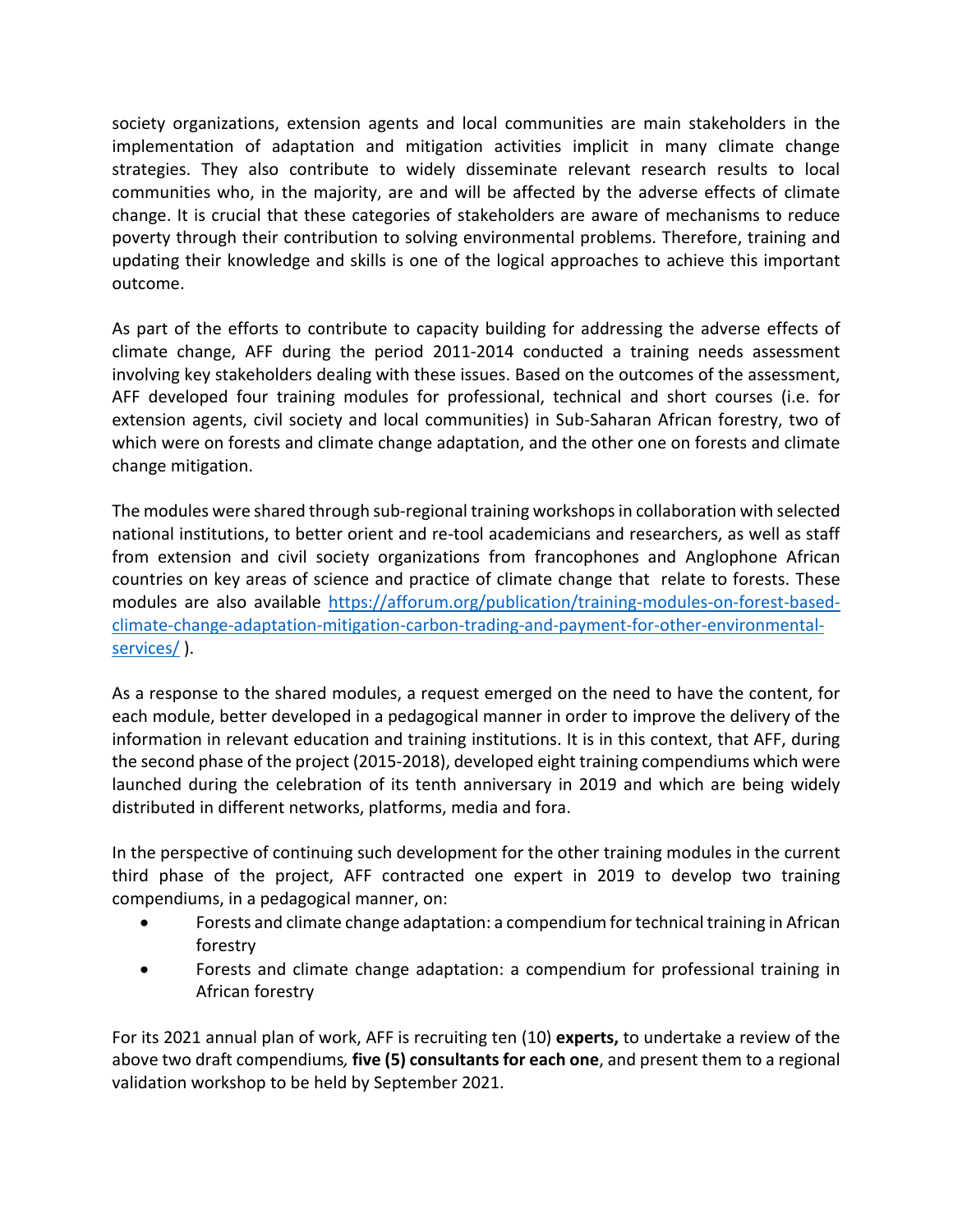## **3. PURPOSE OF THE CONSULTANCY**

Review, and strengthen training compendiums on:

- Forests and climate change adaptation: a compendium for technical training in African forestry
- Forests and climate change adaptation: a compendium for professional training in African forestry

## **4. SPECIFIC TASKS**

The specific tasks for the assignment include:

- Reviewing, and strengthening the compendium to improve their scientific and pedagogic quality as well as their contextualization in the African environment. The expert should make sure he/she undertakes track changes to allow easy follow up and consolidation with other experts working on the same compendium.
- Participate in a webinar which will be organized by AFF secretariat to validate the contents, consolidate comments from all participants and finalise the compendiums for sharing.

Each recruited expert will work on only one of the two compendiums

# **5. DURATION**

The tasks in this ToRs are 5 person-days' workload for the compendium on technical training and 7 person-days' workload for the compendium on professional training, commencing on July 30, 2021 and spread over a period of two weeks and to be completed not later than August 30, 2021. The consultantsshall work from their locations but in close consultation with relevant staff at the AFF Secretariat.

## **6. MINIMUM QUALIFICATIONS AND SKILLS:**

- Have at least a PhD degree in natural resources management, forestry, climate change, environment management or any related area.
- Be an expert with proven knowledge, and at least five years regional experience, in the broad areas of forestry including issues related to climate change adaptation in forestry, sustainable development and natural resources management.
- Have good scientific writing skills with an extended list of publications in reputable journals, including book chapters and training manuals.
- Experience as an editor or being in an editorial board of a relevant journal will be an added advantage.
- Excellent written and oral communication skills in English.

## **7. EXPECTED DELIVERABLES**

- Reviewed and strengthened compendiums (with track changes).
- A brief report on the task, including on attendance at the compendium validation webinar.